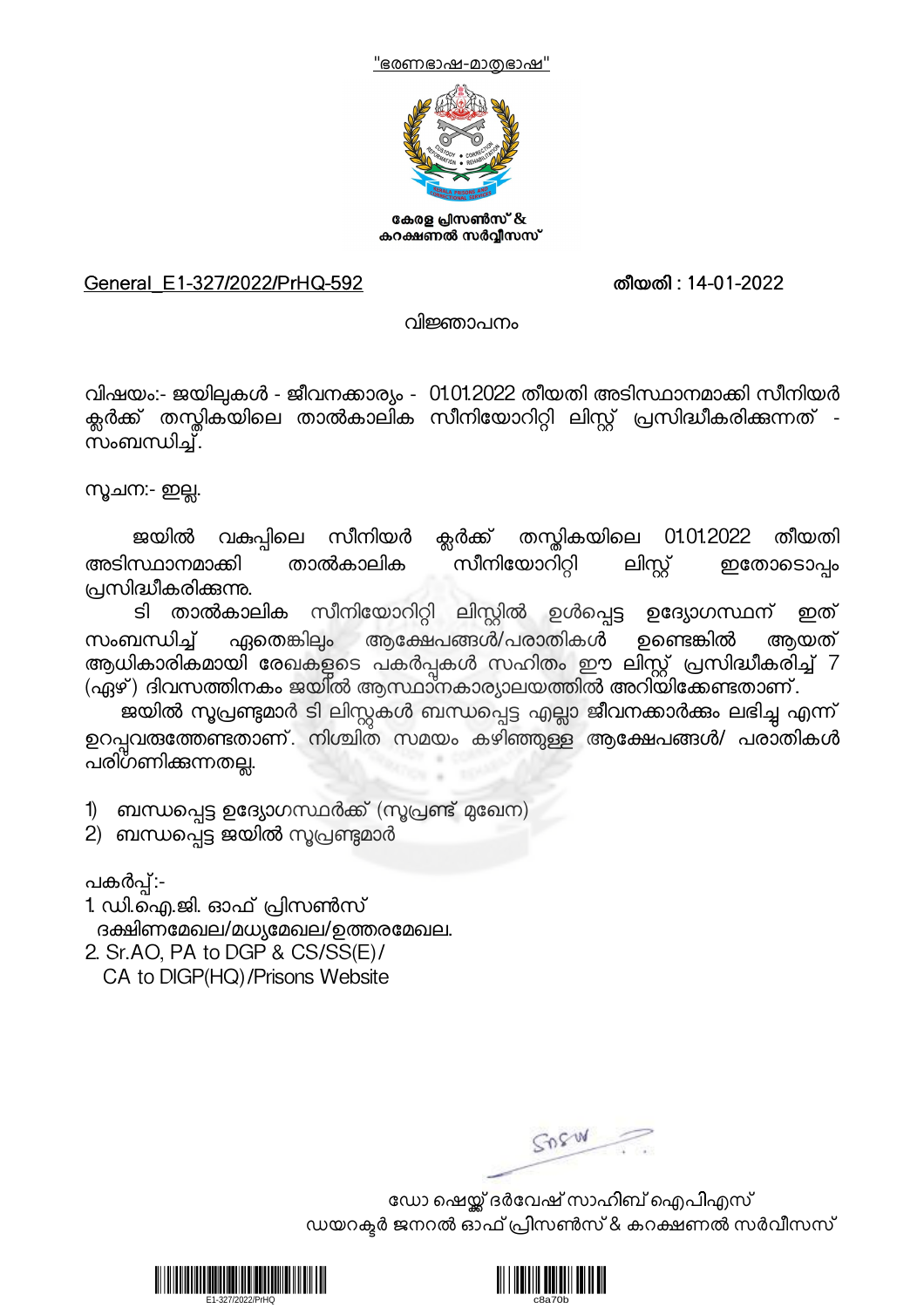



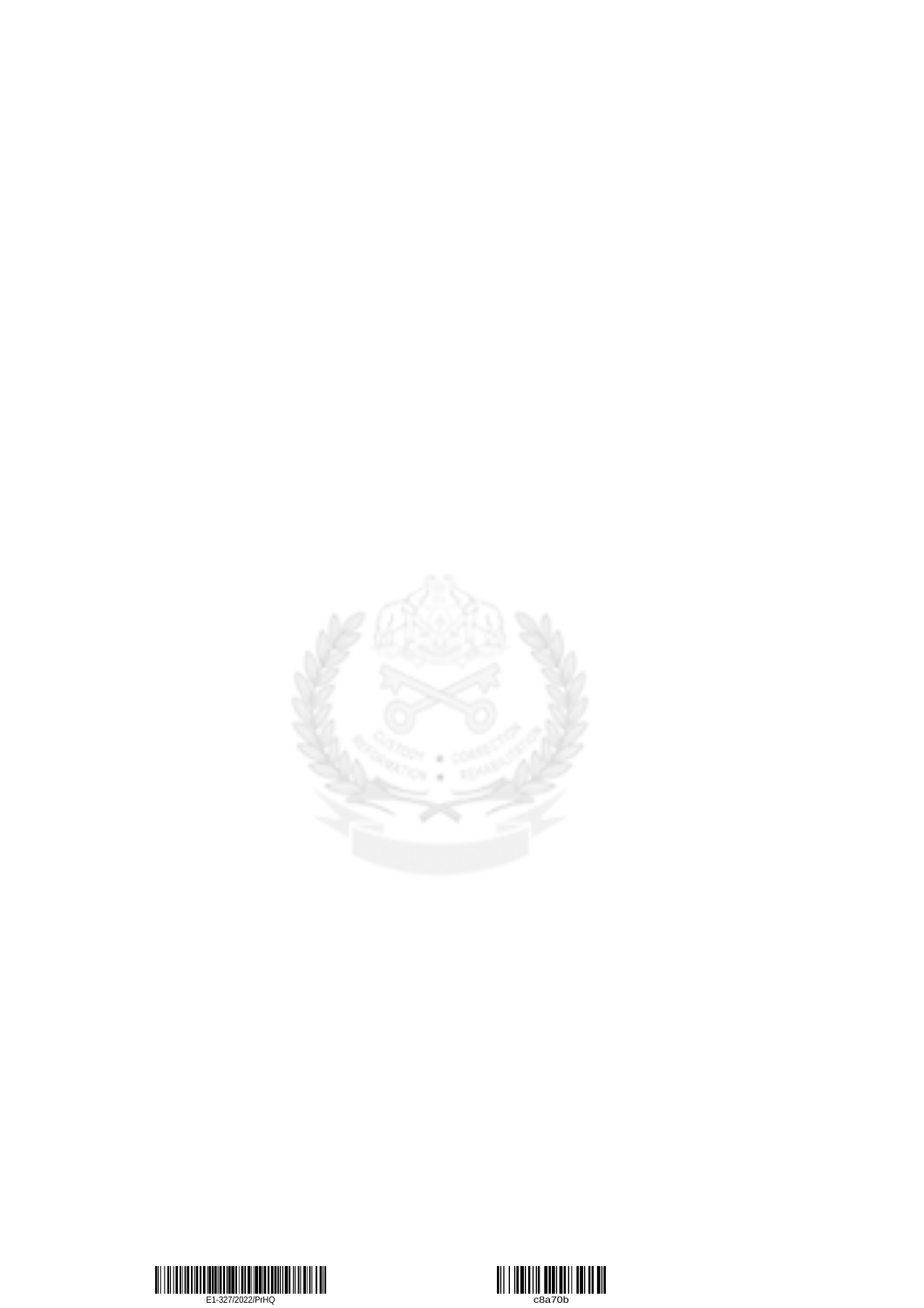

General\_E1-327/2022/PrHQ-710 Dated : 14-01-2022

## **PROVISIONAL SENIORITY LIST OF SENIOR CLERKS AS ON 01.01.2022**

Sanctioned Strength - 28

| Sl.            |                                                                                                                                                                        | Date of             |                                                     | Qualification                              | Date of advice by PSC /                                                                                                                                                | Date of             | Date of order of                                          |                                                                    |
|----------------|------------------------------------------------------------------------------------------------------------------------------------------------------------------------|---------------------|-----------------------------------------------------|--------------------------------------------|------------------------------------------------------------------------------------------------------------------------------------------------------------------------|---------------------|-----------------------------------------------------------|--------------------------------------------------------------------|
| No.            | Name & Present Institution                                                                                                                                             | birth               | General                                             | Departmental                               | Govt. Order                                                                                                                                                            | entry in<br>service | promotion                                                 | Remarks                                                            |
| 1              | G.Sabu,<br>Prisons Headquarters                                                                                                                                        | 02/03/1975          | <b>SSLC</b>                                         | MOP $&$<br><b>Accounts Test</b><br>(L)     | GO(MS)No.130/06/Home, $ 20/09/2006 $ U.D.Clerk w.e.f.<br>dtd.16/08/2006                                                                                                |                     | Promoted as<br>19/06/13                                   |                                                                    |
| $\overline{c}$ | Sheela V.V.,<br>Prisons Headquarters                                                                                                                                   | 14/05/1967          | M.Com                                               | <b>MOP</b><br>Account Test<br>(H)          | Advice<br>No.EV(2)525/05(3) dtd.<br>29/10/2008 District<br>Office, Ernakulam                                                                                           |                     | Promoted as<br>06/12/2008 U.D.Clerk w.e.f.<br>24/08/13    |                                                                    |
| 3              | Divya T,<br>Prison, Cheemeni                                                                                                                                           | Open 29/10/1986     | MA                                                  | MOP, Account<br>Test $(L)$ & $(H)$         | $C1(4)624/07(11)$ dtd.<br>05/04/10 from District<br>PSC Office, Kannur                                                                                                 |                     | Promoted as<br>05/05/2010 U.D.Clerk w.e.f.<br>15/10/13    |                                                                    |
|                | Gopakumar S,<br>4 Open Prison & Correctional<br>Home, Nettukaltheri                                                                                                    | 25/05/1979          | <b>SSLC</b>                                         | MOP<br><b>Account Test</b><br>(H)          | Advice No.DTB(1)115/07<br>dtd. 14/05/2010 District<br>Office, Trivandrum                                                                                               | 20/09/2010          | Promoted as<br><b>UDC</b><br>w.e.f.18/02/2014             |                                                                    |
| 5              | R. Anil Kumar,<br>Prisons Headquarters                                                                                                                                 | 16/05/1976          | Bcom.                                               | <b>MOP</b><br><b>Account Test</b><br>(L&H) | KSD(3)772/2007(3)<br>dtd.07/07/2011 of KPSC<br>District Office, Kasargod                                                                                               | 24/08/2011          | Promoted as<br>UDC w.e.f.<br>dtd.23/06/14                 |                                                                    |
| 6              | Shiji M.R.,<br>Women's Prison &<br>Correctional Home,<br>Thiruvananthapuram                                                                                            | 23/07/1983          | B.Sc.                                               | <b>MOP</b><br><b>Account Test</b><br>(L)   | S2-43045/04 dtd.<br>31/07/2010 of the District 02/09/2010<br>Collectorate, Trivandrum                                                                                  |                     | Promoted as<br>UDC w.e.f.<br>$01/06/15$ .                 |                                                                    |
| 7              | Xavier<br>N.F.,<br><b>DIG</b><br>Office, Thrissur                                                                                                                      | 22/04/1983 PDC, ITI |                                                     | <b>MOP</b><br><b>Account Test</b><br>(L&H) | RI(3)752/07/03<br>dtd.04/04/2011 of KPSC<br>District Office, Thrissur                                                                                                  |                     | Promoted as<br>$ 07/05/2011$ U.D.Clerk w.e.f.<br>23/06/15 |                                                                    |
| 8              | Ann Rose Mathew, District<br>Jail, Ernakulam                                                                                                                           | 21/02/1986          | Bcom.                                               | MOP &<br><b>Account Test</b><br>(H)        | G.O.(MS)113/11/Home<br>dtd.25/05/2011                                                                                                                                  | 17/06/2011          | Promoted as<br>UDC w.e.f.<br>04.03.2016                   |                                                                    |
| 9              | Gnanasheela V,<br>Prisons Headquarters                                                                                                                                 |                     | 30/05/1982 MA, B.Ed                                 | MOP &<br><b>Account Test</b><br>(L)        | C1(A) 624/07(4)<br>dtd.21/03/2012 of KPSC,<br>District Office, Kannur                                                                                                  | 12/04/2012          | Promoted as<br>UDC w.e.f.<br>30.04.2016                   |                                                                    |
| 10             | Shimi P.A.,<br>District Jail, Ernakulam                                                                                                                                | 05/11/1986          | Bcom.                                               | MOP &<br><b>Account Test</b><br>(L)        | EV(a)1490/11(b)<br>dtd.10/07/12 of KPSC<br>District Office, Ernakulam                                                                                                  | 13/08/2012          | Promoted as<br>UDC w.e.f.<br>01.06.2016                   |                                                                    |
| 11             | Roshini.J.,<br>Prison Headquarters                                                                                                                                     | 25/05/1969          | MSc.,<br>M.Ed                                       | $MOP$ &<br><b>Account Test</b><br>(L)      | DTB/4053/96/24 dtd.<br>05/07/2001 from District<br>Officer, KPSC,<br>Trivandrum                                                                                        | 13/08/2001          | Promoted as<br>UDC w.e.f.<br>09/05/17                     |                                                                    |
| 12             | Women's<br>Harilal L,<br>Prison, Trivandrum                                                                                                                            |                     | 10/05/1970 Pre-Degree                               | MOP &<br><b>Account Test</b><br>(L)        | DTB(1) 115/07<br>dtd.06/10/10 of the KPSC<br>District Office,<br>Trivandrum                                                                                            | 10/11/2010          | Promoted as<br>UDC w.e.f.<br>08/06/17                     |                                                                    |
|                | Nisha Jasmin<br>13 P.A.,<br>DIG Office,  16/05/1985 <br>Trissur                                                                                                        |                     | B Tech,<br><b>MSW</b>                               | MOP &<br><b>Account Test</b><br>(L&H)      | EV(a)1490/11(b)<br>dtd.10/07/12 of KPSC<br>District Office, Ernakulam                                                                                                  | 16/08/2012          | Promoted as<br>UDC w.e.f.<br>08/06/17                     |                                                                    |
| 14             | Shibu R,<br>Prison Headquarters                                                                                                                                        |                     | 31/05/1978 Pre-Degree                               | MOP &<br>Account Test<br>(L&H)             | G.O.(MS)228/12/Home<br>dtd.24/08/2012                                                                                                                                  | 30/08/2012          | Promoted as<br>UDC w.e.f.<br>08/06/17                     |                                                                    |
|                | Dhanaja D.J.,<br>15 Prisons Headquarters                                                                                                                               | 10/05/1985          | <b>B.Sc.</b> ,<br><b>DCA</b>                        | MOP &<br><b>Account Test</b><br>(L&H)      | DTB(1) 2034/11<br>dtd.17/09/12 from KPSC, 31/10/2012<br>Trivandrum.                                                                                                    |                     | Promoted as<br>UDC w.e.f.<br>19/07/17                     |                                                                    |
| 16             | Seena J,<br>Prisons Headquarters                                                                                                                                       | 19/05/1986          | M Sc.,<br>B.Ed.                                     | MOP &<br><b>Account Test</b><br>(L&H)      | Advice Lr.No.DTB(1)<br>2034/11 dtd.05/11/12 of<br>KPSC, Dist. Office, TVM                                                                                              | 05/12/2012          | Promoted as<br>UDC w.e.f.<br>26/10/17                     |                                                                    |
|                | Archana<br>17 Krishnan,<br>Prisons Headquarters                                                                                                                        | 27/05/1987          | MSc.,<br>B.Ed.                                      | MOP &<br><b>Account Test</b><br>(L)        | QRI(1) 1664/11(8)<br>dtd.05/07/13 from KPSC, [13/11/2013]<br>Kollam.                                                                                                   |                     | Promoted as Sr.<br>Clerk w.e.f.<br>04/06/18               |                                                                    |
|                | $18 \big _{\mathbf{R}}^{\mathbf{Anitha V.A.},\mathbf{R}}$<br>Prisons Headquarters<br><u> Ali i ali indicati a caracterización di caracterización de la citud de la</u> | 14/05/1974          | Standard X<br>equivalency<br>certificate<br>passed. | MOP                                        | Category changed from<br>Office Attendant as per<br>this office order No.E.1-<br>828/2014, Dated<br>14.06.2014 & G.O.(Rt)<br><u> 811 11 88181888811 81 1818 81 818</u> | 16/06/2014          | Promoted as Sr.<br>Clerk w.e.f.<br>24/07/18               | 3 years<br>exemption in<br>passing<br>department<br>test as per KS |